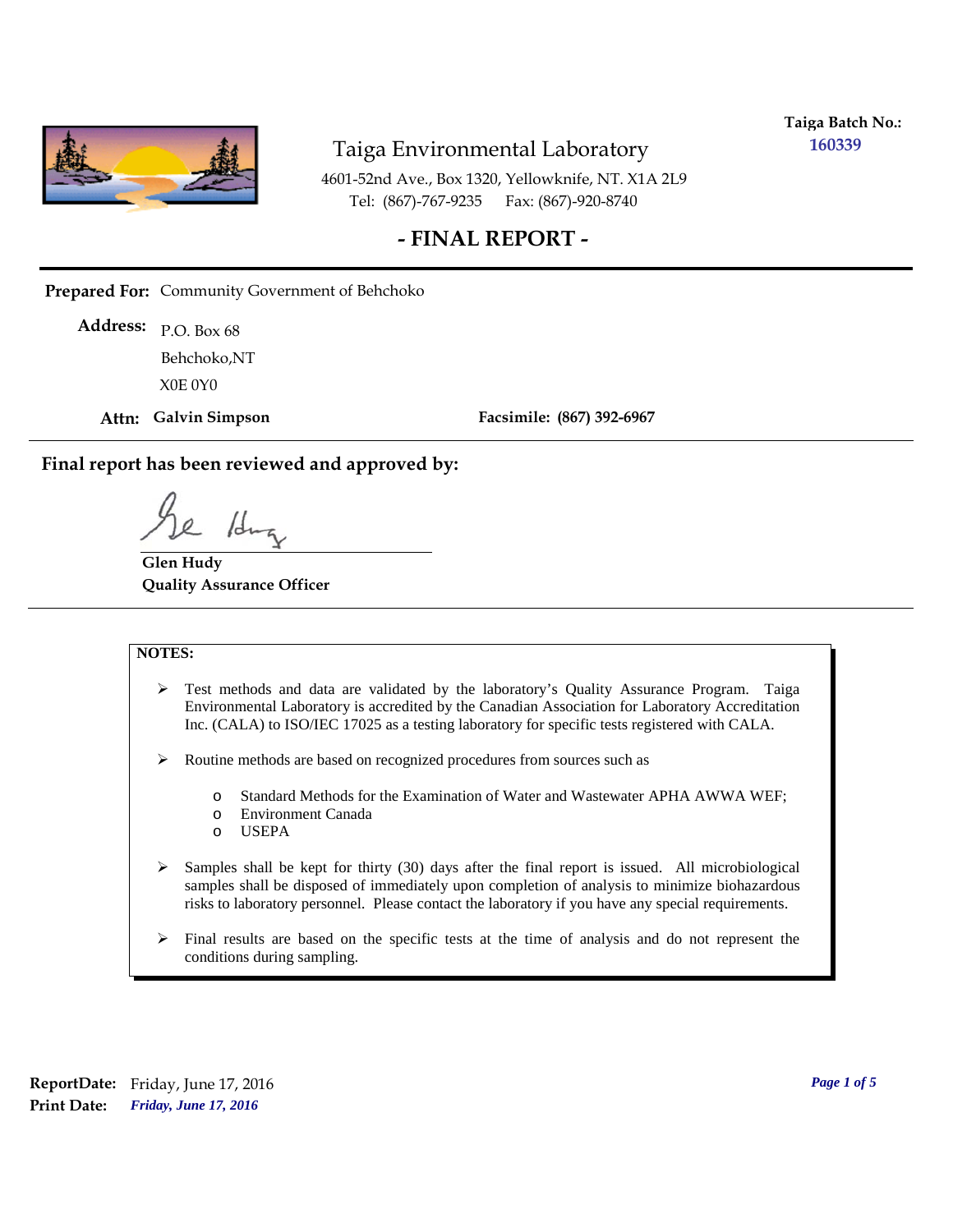

4601-52nd Ave., Box 1320, Yellowknife, NT. X1A 2L9 Tel: (867)-767-9235

**Taiga Batch No.: 160339**

# **- CERTIFICATE OF ANALYSIS -**

#### Client Sample ID: SNP2014-R2 Taiga Sample ID: 001

| <b>Client Project:</b>   |                             |
|--------------------------|-----------------------------|
| Sample Type: Sewage      |                             |
| Received Date: 08-Jun-16 |                             |
| Sampling Date: 08-Jun-16 |                             |
| <b>Sampling Time:</b>    |                             |
|                          | <b>Location:</b> Rae Cell#2 |
| <b>Report Status:</b>    | Final                       |

| <b>Test Parameter</b>         | <b>Result</b> | <b>Detection</b><br>Limit | Units     | Analysis<br>Date | Analytical<br>Method* | <b>Qualifer</b> |
|-------------------------------|---------------|---------------------------|-----------|------------------|-----------------------|-----------------|
| <b>Inorganics - Nutrients</b> |               |                           |           |                  |                       |                 |
| Ammonia as Nitrogen           | 30.6          | 0.005                     | mg/L      | $13$ -Jun-16     | SM4500-NH3:G          |                 |
| Biochemical Oxygen Demand     | 21            | 2                         | mg/L      | $08$ -Jun-16     | SM5210:B              |                 |
| Chemical Oxygen Demand        | 97            | 5                         | mg/L      | 09-Jun-16        | SM5220:D              |                 |
| Phosphorous, Total            | 7.28          | 0.002                     | mg/L      | 16-Jun-16        | SM4500-P:D            |                 |
| <b>Inorganics - Physicals</b> |               |                           |           |                  |                       |                 |
| pH                            | 8.06          |                           | pH units  | 08-Jun-16        | SM4500-H:B            |                 |
| Solids, Total Suspended       | 14            | 3                         | mg/L      | $16$ -Jun- $16$  | SM2540:D              |                 |
| Microbiology                  |               |                           |           |                  |                       |                 |
| Coliforms, Fecal              | 3             | $\mathbf{1}$              | CFU/100mL | $08$ -Jun-16     | SM9222:D              |                 |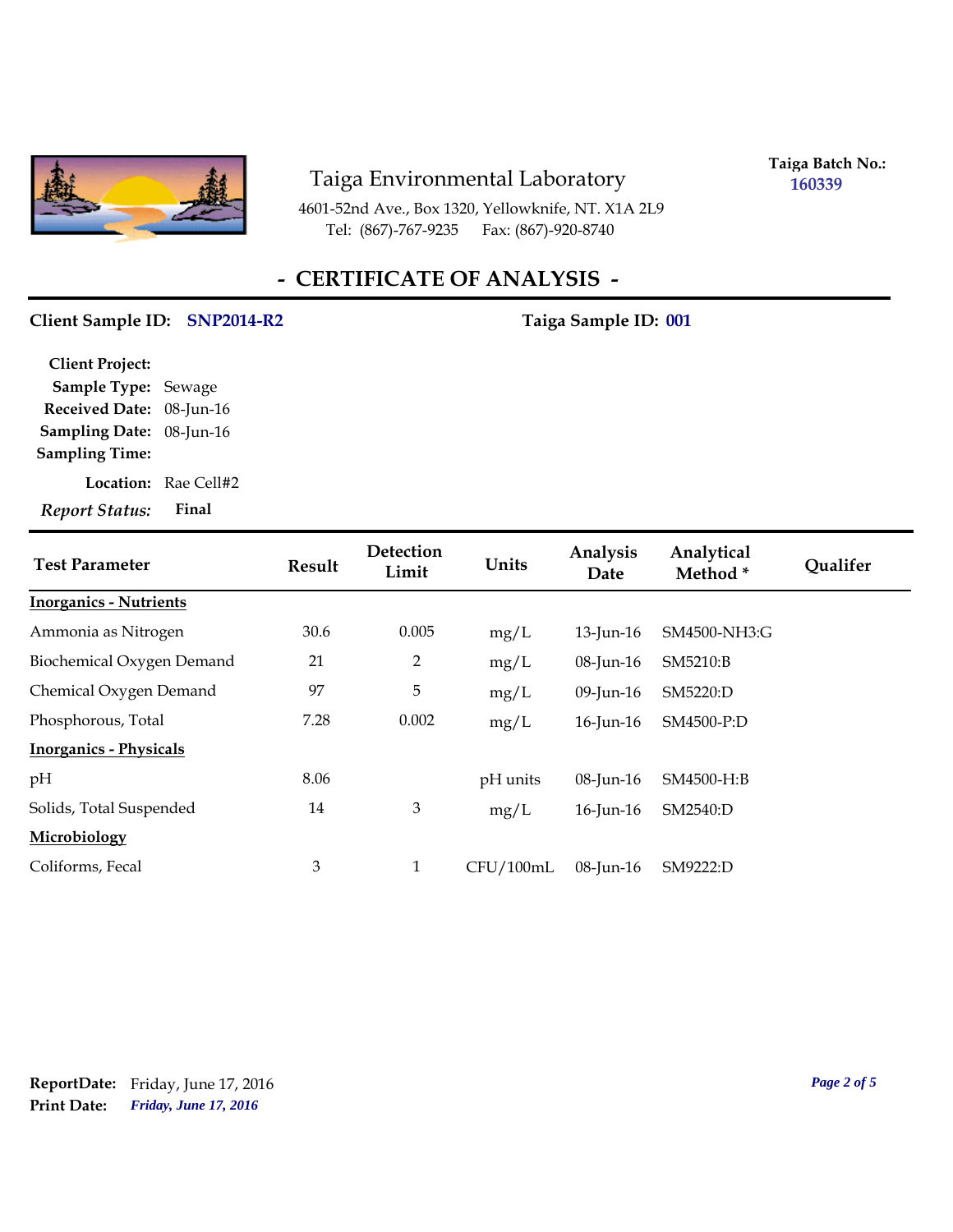

**Taiga Batch No.: 160339**

4601-52nd Ave., Box 1320, Yellowknife, NT. X1A 2L9 Tel: (867)-767-9235 Fax: (867)-920-8740

## **- CERTIFICATE OF ANALYSIS -**

#### Client Sample ID: SNP2014-R3 Taiga Sample ID: 002

**Location:** Rae Cell#2 **Sampling Date:** 08-Jun-16 **Received Date:** 08-Jun-16 **Client Project: Sample Type:** Sewage **Sampling Time:**

*Report Status:* **Final**

| <b>Test Parameter</b>         | <b>Result</b> | Detection<br>Limit | Units     | Analysis<br>Date | Analytical<br>Method * | <b>Qualifer</b> |
|-------------------------------|---------------|--------------------|-----------|------------------|------------------------|-----------------|
| <b>Inorganics - Nutrients</b> |               |                    |           |                  |                        |                 |
| Ammonia as Nitrogen           | 1.71          | 0.005              | mg/L      | $13$ -Jun-16     | SM4500-NH3:G           |                 |
| Biochemical Oxygen Demand     | 7             | $\overline{2}$     | mg/L      | 08-Jun-16        | SM5210:B               |                 |
| Chemical Oxygen Demand        | 74            | 5                  | mg/L      | 09-Jun-16        | SM5220:D               |                 |
| Phosphorous, Total            | 3.10          | 0.002              | mg/L      | 16-Jun-16        | SM4500-P:D             |                 |
| <b>Inorganics - Physicals</b> |               |                    |           |                  |                        |                 |
| pH                            | 7.27          |                    | pH units  | $08$ -Jun-16     | SM4500-H:B             |                 |
| Solids, Total Suspended       | 5             | 3                  | mg/L      | $16$ -Jun- $16$  | SM2540:D               |                 |
| Microbiology                  |               |                    |           |                  |                        |                 |
| Coliforms, Fecal              | $\mathbf{1}$  | $\mathbf{1}$       | CFU/100mL | 08-Jun-16        | SM9222:D               |                 |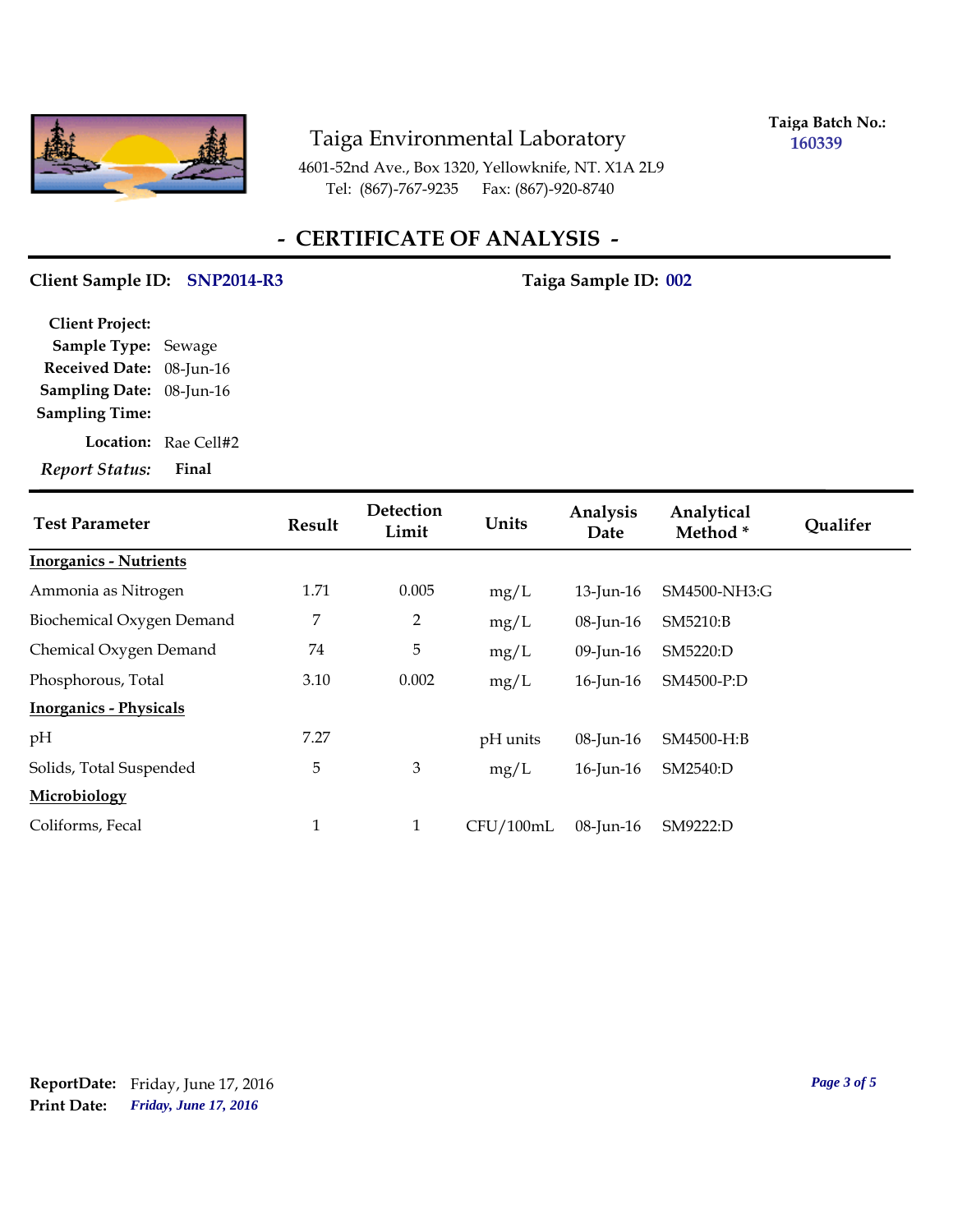

**Taiga Batch No.: 160339**

4601-52nd Ave., Box 1320, Yellowknife, NT. X1A 2L9 Tel: (867)-767-9235 Fax: (867)-920-8740

# **- CERTIFICATE OF ANALYSIS -**

#### Client Sample ID: SNP2014-R4 Taiga Sample ID: 003

| <b>Client Project:</b>   |                             |
|--------------------------|-----------------------------|
| Sample Type: Sewage      |                             |
| Received Date: 08-Jun-16 |                             |
| Sampling Date: 08-Jun-16 |                             |
| <b>Sampling Time:</b>    |                             |
|                          | <b>Location:</b> Rae Cell#2 |

*Report Status:* **Final**

| <b>Test Parameter</b>         | <b>Result</b>           | Detection<br>Limit | Units     | Analysis<br>Date | Analytical<br>Method * | <b>Qualifer</b> |
|-------------------------------|-------------------------|--------------------|-----------|------------------|------------------------|-----------------|
| <b>Inorganics - Nutrients</b> |                         |                    |           |                  |                        |                 |
| Ammonia as Nitrogen           | 0.010                   | 0.005              | mg/L      | $13$ -Jun-16     | SM4500-NH3:G           |                 |
| Biochemical Oxygen Demand     | 3                       | $\overline{2}$     | mg/L      | 08-Jun-16        | SM5210:B               |                 |
| Chemical Oxygen Demand        | 66                      | 5                  | mg/L      | 09-Jun-16        | SM5220:D               |                 |
| Phosphorous, Total            | 0.022                   | 0.002              | mg/L      | $16$ -Jun- $16$  | SM4500-P:D             |                 |
| <b>Inorganics - Physicals</b> |                         |                    |           |                  |                        |                 |
| pH                            | 7.31                    |                    | pH units  | 08-Jun-16        | SM4500-H:B             |                 |
| Solids, Total Suspended       | 7                       | $\mathfrak{B}$     | mg/L      | 16-Jun-16        | SM2540:D               |                 |
| Microbiology                  |                         |                    |           |                  |                        |                 |
| Coliforms, Fecal              | $\mathbf{1}$<br>$\prec$ | $\mathbf{1}$       | CFU/100mL | 08-Jun-16        | SM9222:D               |                 |